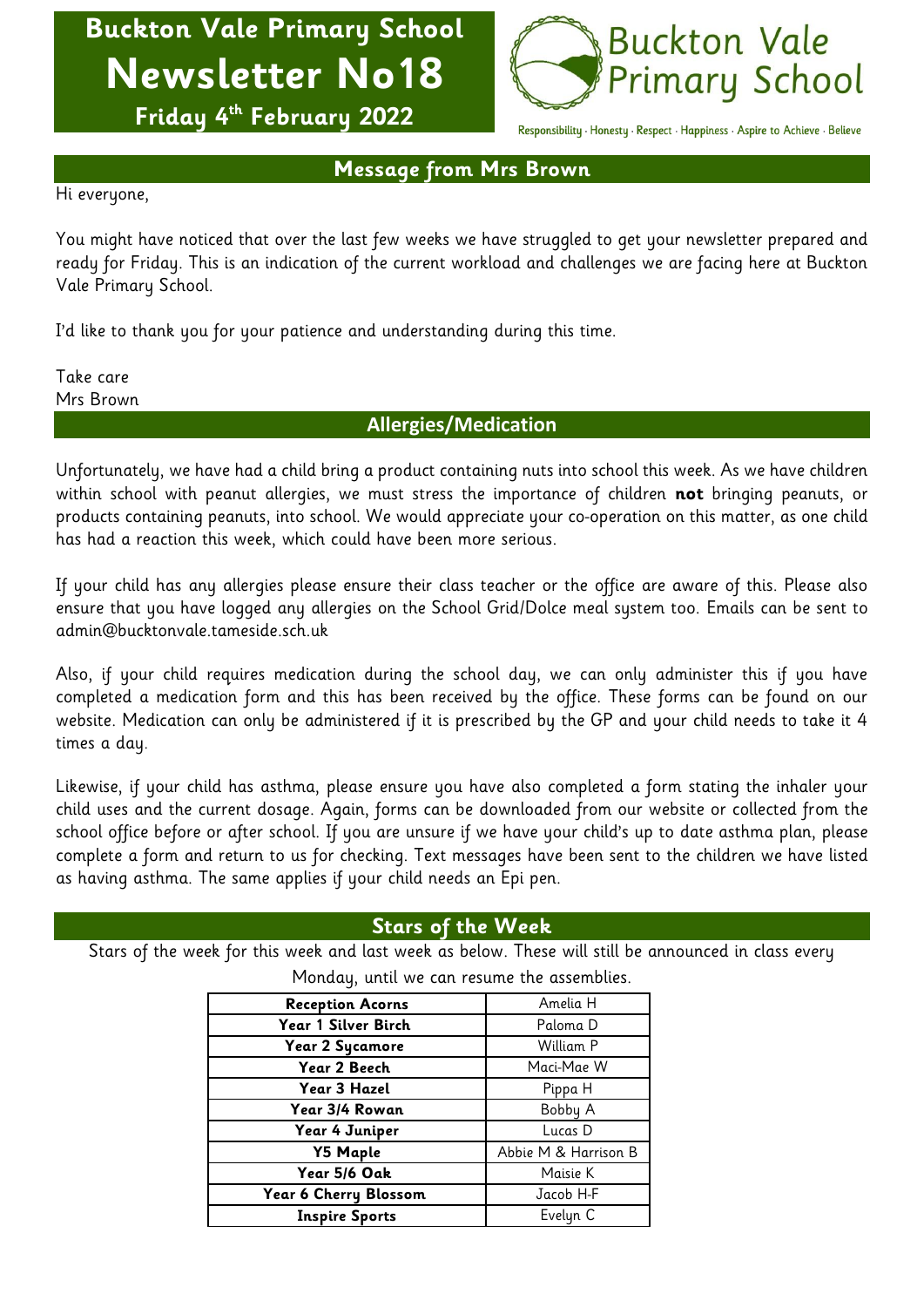# **Reminder of our 3 dressing up days!**

Friday 11th February – Dress to Express yourself

Thursday  $3^{rd}$  March – Dress up for World Book Day

Friday  $18<sup>th</sup>$  March – Dress as a scientist (or science theme) for British Science Week



From 7th to 13th February 2022, Buckton Vale will take part in **Children's Mental Health Week**. This year's theme is Growing Together.

Growing Together is about growing emotionally and finding ways to help each other grow. Challenges and setbacks can help us to grow and adapt and trying new things

can help us to move beyond our comfort zone into a new realm of possibility and potential. However, emotional growth is often a gradual process that happens over time, and sometimes we might feel a bit 'stuck'.



For Children's Mental Health Week 2022, we will be encouraging children (and adults) to consider how they have grown and how they can help others to grow. On **Friday 11th February 2022,** we are celebrating Children's Mental Health Week by 'Dressing to Express'. We would like you to wear your favourite colour,

a range of colours or a whole unique outfit to express how you are feeling. Mrs Quinn – Deputy Head Teacher

# **World Book Day**

In 2022, we are celebrating the 25th anniversary of World Book Day -with the message for all children '**you are a reade**r!' To celebrate this special day, we would like the children to come to school dressed as their favourite book character, favourite author or favourite non-fiction subject or theme. This could be as simple as a tabard or t-shirt with top facts or illustrations



from books. If you would like some inspiration visit [www.worldbookday.com/dressing-up-ideas/.](http://www.worldbookday.com/dressing-up-ideas/) We can't wait to see how you choose to dress! Keep a look out on the whole school Class Dojo page for updates and information on our World Book Day celebrations.

Miss Woodhouse – English Lead

## **Science Dressing-up Day**



To celebrate British Science Week this year, we would like the children to come to school dressed as a scientist! This could be a named, renowned scientist or an important modern-day scientist. Think of scientists such as David Attenborough, Mae C. Jemison, Ada Lovelace, Marie Curie, Dr Elizabeth Blackwell, Jane Goodall or Neil deGrasse Tyson. When you start to think about it, there are endless options of scientists to recreate for our Science Dressing-up day!

If children come as a named, famous scientist (either modern or one of the greats) it would be wonderful if each child could also do some research into the scientist, so that they can talk about them and the science they are well known for, with their class. Alternatively, children can come dressed with a science theme decorate a t-shirt with science vocabulary and diagrams.

We can't wait to see how you choose to dress as a scientist or with a science theme! Start planning your outfit ready for **Friday 18th March**. Mrs McQuillan – Science Lead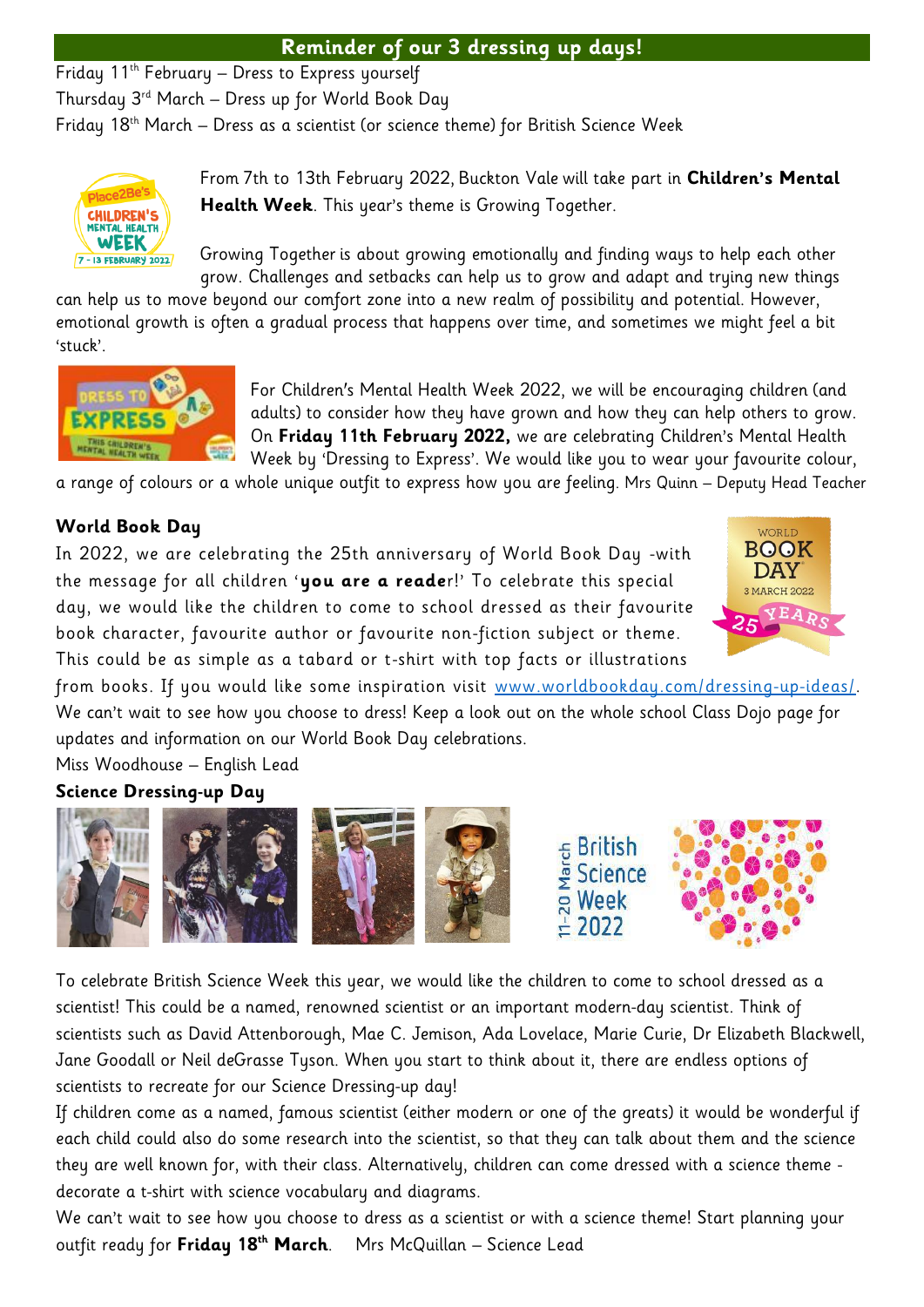# **Inspire Half Term Holiday Camp**

Inspire Sports Coaching holiday club is back and will be running at Buckton Vale Primary School during the February Half Term. The sessions will run on:

 $\Box$ Monday 21st - Thursday 24th Feb  $\Box$ 9am - 3pm

Early Drop offs and late pick-ups available

**Sibling discounts** 

**Full week discounts** 

We will be offering a range of sports, fun games, activities, treasure hunts, dance, cheerleading, arts crafts and much more. As part of the work we do, we support wellbeing through sport so we will be doing plenty of sessions to improve emotional health too.

If you want your child to have fun, keep active & meet new friends, then our holiday club is the place to be.

We are OFSTED registered and accept childcare vouchers and tax-free childcare. Please let us know who your childcare voucher provider is prior to booking, so we can let you know how to proceed with your booking.

Places will go fast so BOOK now to avoid disappointment. Use this link to book [https://inspire-sports-coaching.class4kids.co.uk](https://inspire-sports-coaching.class4kids.co.uk/)

# **Parent Peer Support Group**

Anthony Seddon, Tameside Parenting and Action Together have joined together to facilitate a support group for parents of children under 18, experiencing mental health difficulties or living with a mental health condition. It is an informal place where parents can share their experiences and discuss how they feel with like-minded people, alongside the support of their team.

## **2022 dates**

These sessions will take place on the fourth Tuesday of every month. Please check times with Sue Brookes whose contact details are below.

The Anthony Seddon Centre, 12 George Street, Ashton-Under-Lyne, OL6 6AQ

If parents, carers or a worker would like more information please contact: Sue Brookes on 07402 382923 or via email sue.brookes@actiontogether.org.uk

| <b>Reminder of Dates Reminder</b>     |                                                                          |  |
|---------------------------------------|--------------------------------------------------------------------------|--|
| Friday 11th February 2022             | Express Yourself Day in support of Mental Health Day-children can        |  |
|                                       | wear their own clothing to express themselves                            |  |
| Wednesday 16th February 2022          | Yr6 Career Convention at Mossley Hollins - letter to follow              |  |
| Thursday 17th February 2022           | Yr6 Career Convention at Mossley Hollins - letter to follow              |  |
| Friday 18 <sup>th</sup> February 2022 | School closed for Half term                                              |  |
| Monday 28 <sup>th</sup> February 2022 | School re-opens                                                          |  |
| <b>March 2022</b>                     |                                                                          |  |
| Thursday 3 <sup>rd</sup> March 2022   | World Book Day children can dress up as their favourite book             |  |
|                                       | Character                                                                |  |
| Friday 18th March 2022                | Children can dress as a scientist (or science theme) for British Science |  |
|                                       | Week                                                                     |  |
| In the Community                      |                                                                          |  |